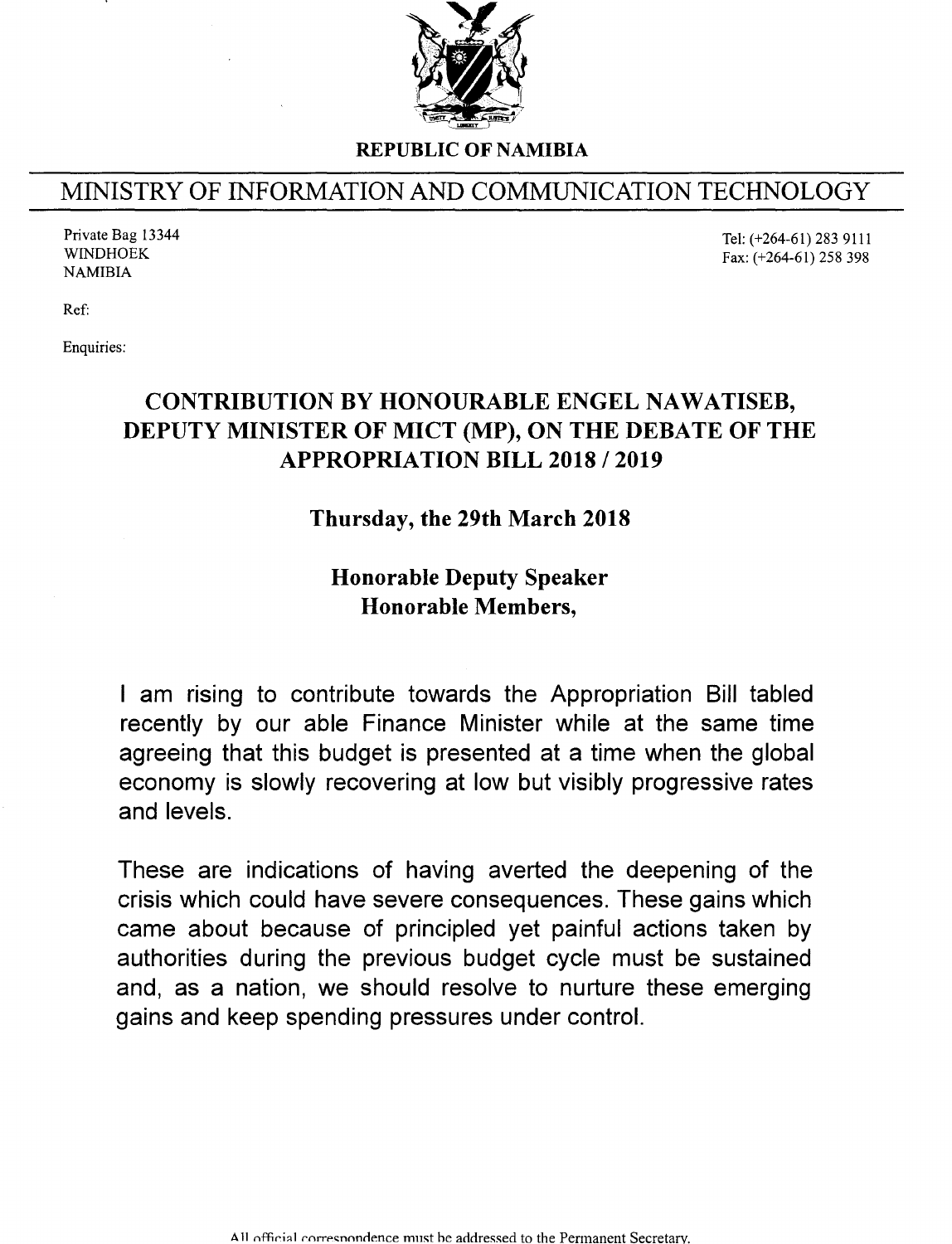For us to grow, eliminate poverty, protect and create jobs and reduce inequality, we should avoid depending solely from GRN as the corporates, solely from hand-outs as citizens and solely from tenders as entrepreneurs.

Honorable Deputy Speaker, honorable Members,

I have not seen enough to convince me that there is aggressive involvement of the private sector in supplementing GRN efforts to carry the plight for the economic advancement of our people as a collective.

May I advocate therefore, for us to consider the establishment of a body that will crystalize and scrutinize the Corporate Social Responsibility aspect aimed at ensuring that each and every business operating in Namibia and subsequently benefitting from the consumer index of our economy, should make a voluntary contribution towards their direct local communities.

I refer here to residents in various locations of our country who are the buying power and are sustaining the operations of those respective businesses. Efforts by some companies to contribute through the CSR initiatives are quite visible but others are hiding behind the shadows of those that are ambitious.

I think time has come to take stock of companies that are making an impact through cross-aiding government's efforts in that manner and others that are hell bent to only support targeted communities year in and out under the pretext of Corporate Social Responsibility.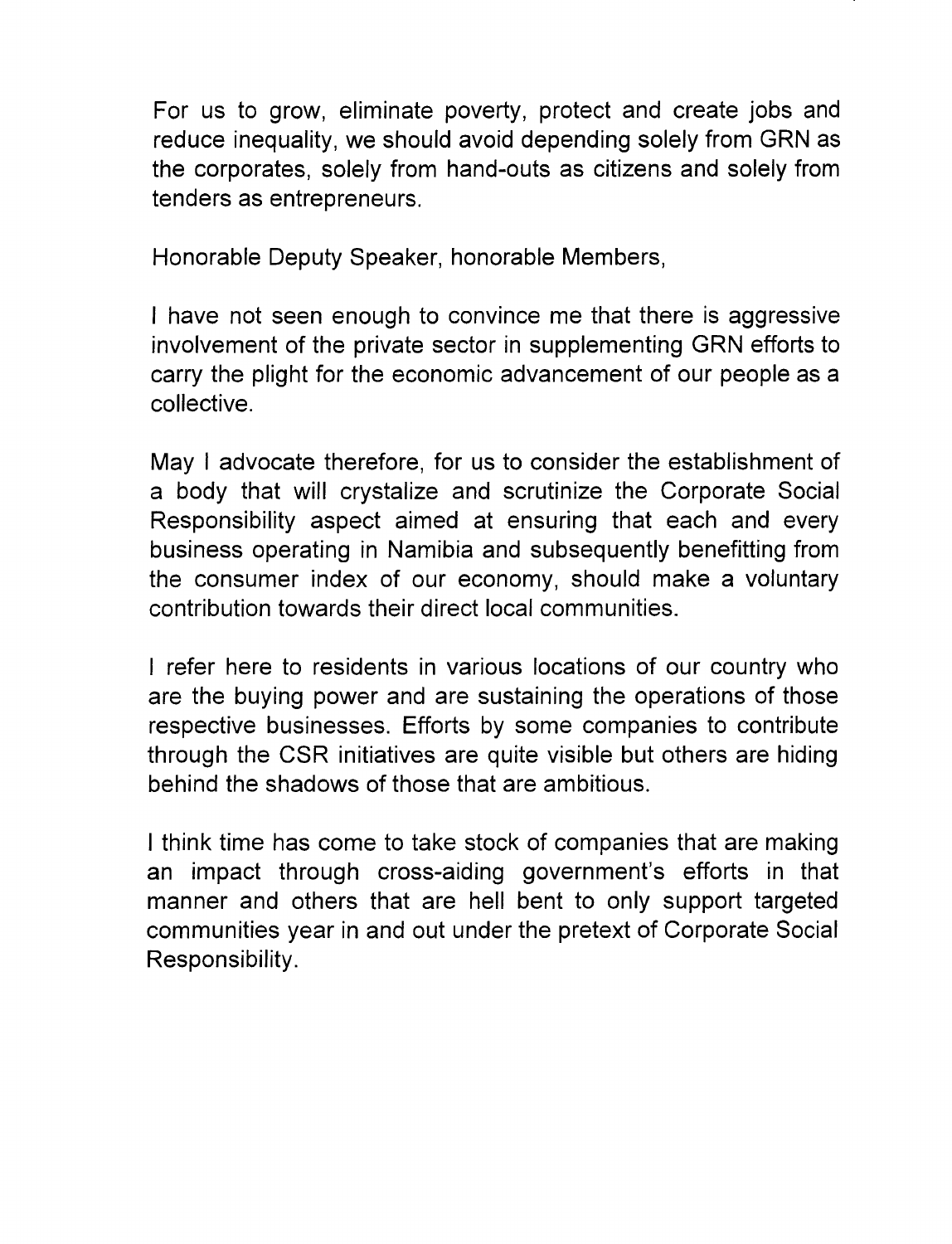Namibians are the owners of our natural resources that are being exploited by the private sector to make business sense and survive in their economic rights, therefore the spread of benefits through CRS considerations must also accrue to all citizens especially those that sits in the most remote corners of our country.

Thus, if we are able to commit such collective indirect contributions towards the fiscus certainly we will help to strengthen macroeconomic fundamentals and rebuilding fiscal buffers, support inclusive growth and economic diversification, contribute to the eradication of poverty and the improvement of social welfare, further contribute to reduction of income inequalities and achieving shared prosperity.

As I am concluding, Honorable Deputy Speaker, Hon. Members,

I would like to see such investments made through social contributions by stakeholder companies and institutions to primarily focus towards government priority areas such as the development of the ICT infrastructure to benefit our citizens in remote villages whose lives at times are compromised because of their inaccessibility to telecommunication and lack of network coverage to report their inconveniencing circumstances to hospitals, clinics, police and other essential services government is rendering throughout all 14 regions of our republic.

The issue around sectoral contributions through stakeholders as part of their Corporate Social Responsibility, is very close to my heart, hence thank you for the opportunity, Hon. Deputy to make that point.